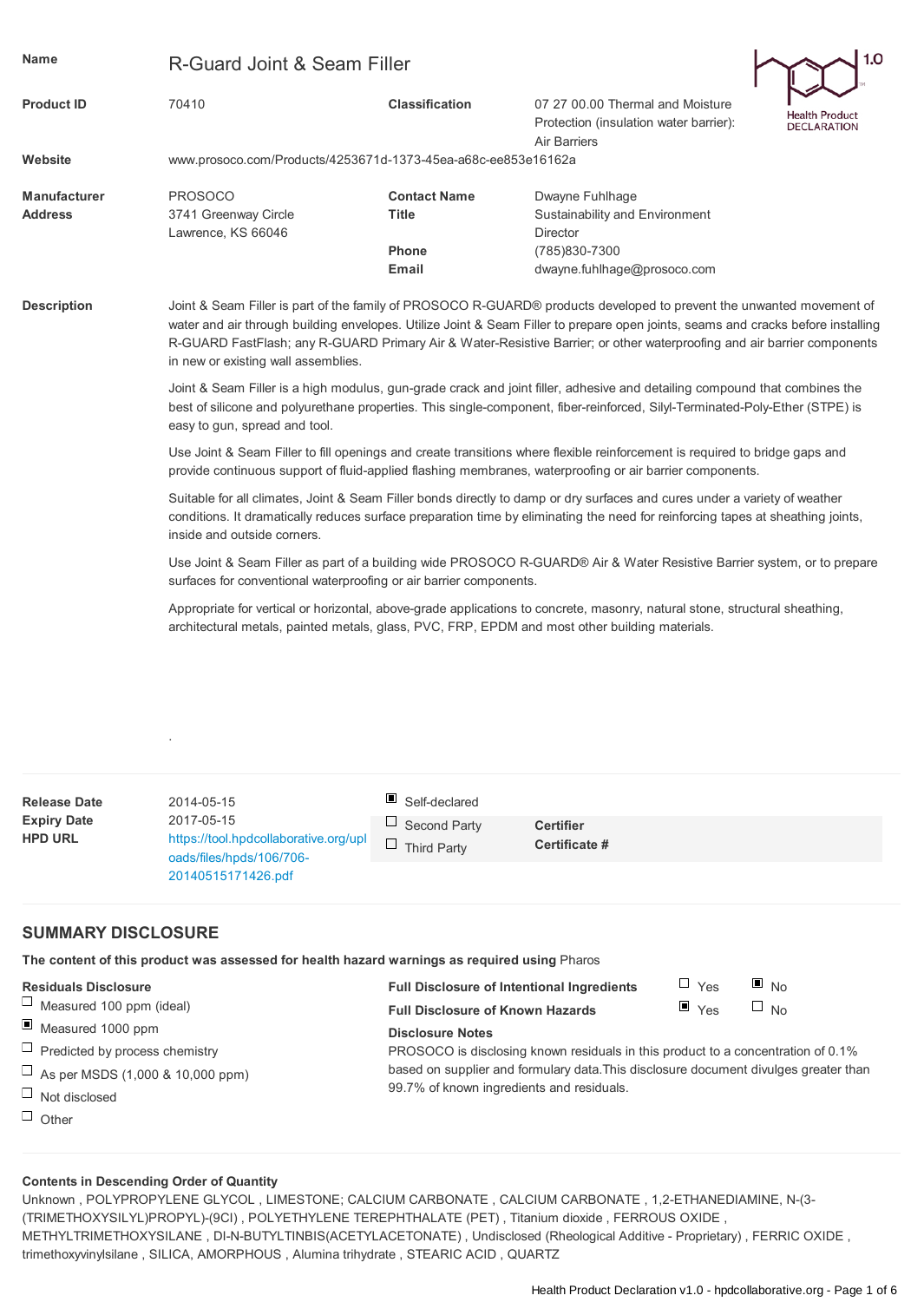| <b>Hazards</b><br>$\Box$ PBT (Persistent<br><b>Bioaccumulative</b><br>Toxic)<br>$\Box$ Cancer<br>$\Box$ Gene Mutation | $\Box$ Development<br>ப<br>Reproductive<br>Endocrine<br>$\blacksquare$ Respiratory                         | Neurotoxicity<br>ப<br>⊔<br>Mammal<br>⊔<br>Skin or Eye<br>Aquatic toxicity    | <b>Highest concern GreenScreen score - List Translator Benchmark 1</b><br>$\Box$<br>Land toxicity<br>$\Box$<br>Physical hazard<br>$\Box$<br>Global warming<br>$\Box$<br>Ozone depletion | $\blacksquare$ Multiple<br>$\blacksquare$ Unknown |                                |
|-----------------------------------------------------------------------------------------------------------------------|------------------------------------------------------------------------------------------------------------|------------------------------------------------------------------------------|-----------------------------------------------------------------------------------------------------------------------------------------------------------------------------------------|---------------------------------------------------|--------------------------------|
| <b>Total VOC Content</b><br>Material (g/L)<br>Regulatory (g/L)<br><b>Notes</b>                                        | 35.00                                                                                                      | Does the product contain exempt VOCs?<br>Are there VOC-free tints available? |                                                                                                                                                                                         | $\sqcup$ N/A<br>$\sqcup$ Yes<br>N/A<br>$\Box$ Yes | $\blacksquare$ No<br>$\Box$ No |
| <b>Certifications + Compliance</b><br><b>VOC Emissions</b>                                                            | CA Section 01350 (CHPS) Emission Test -<br>CDPH/EHLB Standard Method V1.1 -<br>Classroom & Office scenario |                                                                              | <b>VOC Content</b>                                                                                                                                                                      | Not tested                                        |                                |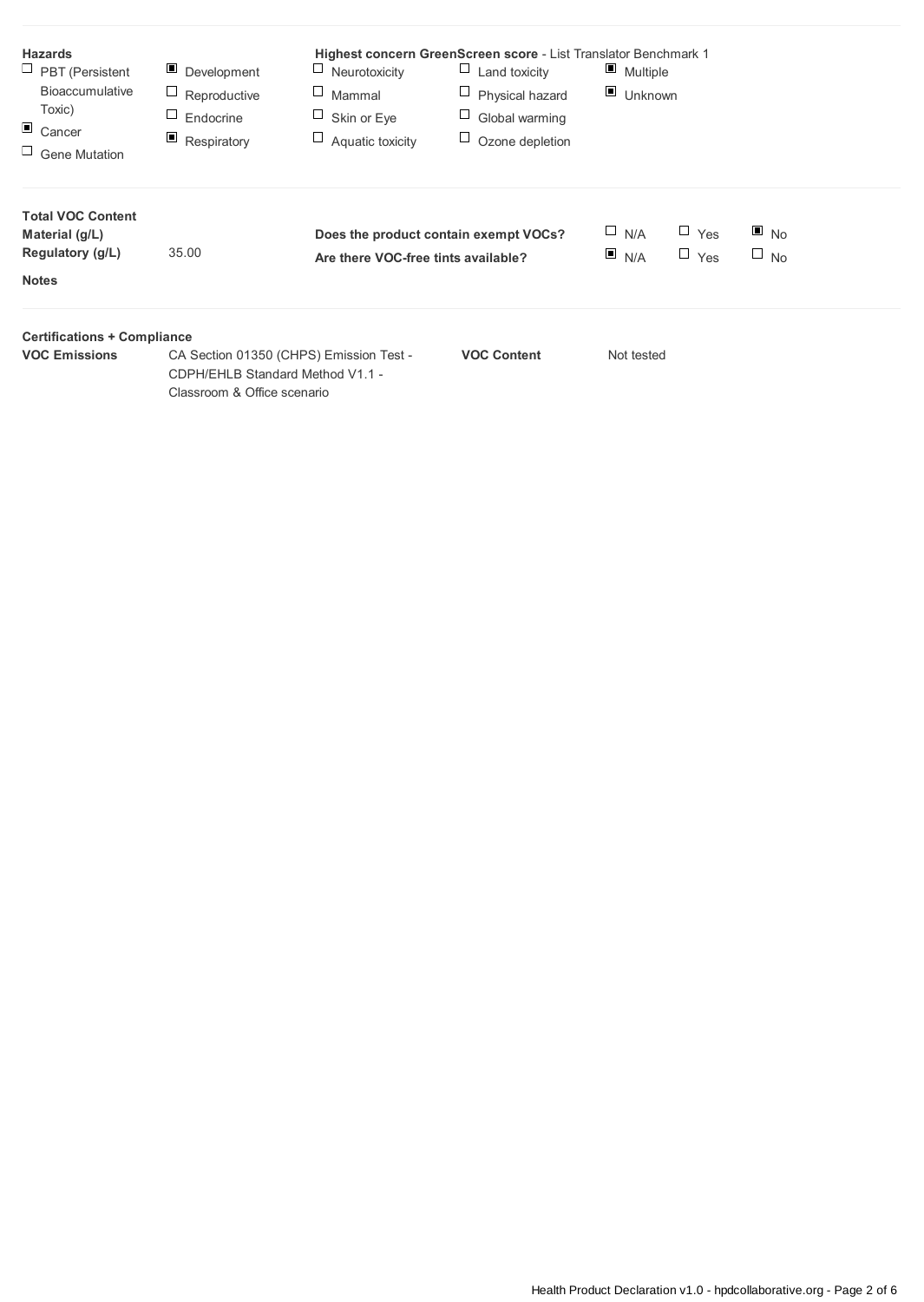The HPD Standard is solely a declaration of product content and direct health hazards associated with exposure to its individual contents. It is not a full assessment of environmental impacts from the life cycle of this product. It is not an assessment of risks associated with actual use of the product. It does not address the potential health impacts of substances used or created during manufacture that do not appear in the final product as residuals, nor substances created during combustion or other degradation processes.

This Health Product Declaration was generated following the requirements of the noted Standard version and is valid for a total of three years after date of issue or three months after a substantive change of product contents occurs. Users should verify that this Health Product Declaration is compliant with the most current version of the HPD Standard. Accuracy of claims made in this Health Product Declaration is the sole responsibility of the listed manufacturer and certifier (if applicable). The HPD Collaborative does not warrant any claim made herein, explicit or implicit. The HPD Standard is an "open standard" developed and managed by the HPD Collaborative, a nonprofit organization. For more information, visit hpdcollaborative.org.

### **CONTENT IN DESCENDING ORDER OF QUANTITY**

All ingredients must be assessed for health warnings against Priority Hazard Lists, regardless of disclosure level.

Priority Hazard Lists and information on the GreenScreen Benchmarks can be found at www.hpdcollaborative.org/hazardlists.

GS: GreenScreen Benchmark; RC: Recycled Content, PC: Post Consumer, PI: Post Industrial (Pre-consumer), BO: Both; Nano: comprised of nanoscale *particles or nanotechnology*

| <b>Name</b>                                                                                                                                                                                                                                                                                                                                                                                                        | <b>CAS RN</b>                           | % weight     | <b>GS</b> | <b>RC</b>    | <b>Nano</b>  | Role                                  |  |
|--------------------------------------------------------------------------------------------------------------------------------------------------------------------------------------------------------------------------------------------------------------------------------------------------------------------------------------------------------------------------------------------------------------------|-----------------------------------------|--------------|-----------|--------------|--------------|---------------------------------------|--|
| <b>Hazard A</b>                                                                                                                                                                                                                                                                                                                                                                                                    | <b>Warning A</b>                        |              |           |              |              |                                       |  |
| <b>Hazard B</b>                                                                                                                                                                                                                                                                                                                                                                                                    | <b>Warning B</b>                        |              |           |              |              |                                       |  |
| <b>Hazard C</b>                                                                                                                                                                                                                                                                                                                                                                                                    | <b>Warning C</b>                        |              |           |              |              |                                       |  |
| <b>Hazard D</b>                                                                                                                                                                                                                                                                                                                                                                                                    | <b>Warning D</b>                        |              |           |              |              |                                       |  |
| <b>Hazard E</b>                                                                                                                                                                                                                                                                                                                                                                                                    | <b>Warning E</b>                        |              |           |              |              |                                       |  |
| <b>Notes</b>                                                                                                                                                                                                                                                                                                                                                                                                       |                                         |              |           |              |              |                                       |  |
| <b>Unknown</b>                                                                                                                                                                                                                                                                                                                                                                                                     | Unknown                                 | $20 - 40%$   |           | N            | $\mathsf{N}$ | Polymer                               |  |
| Unknown                                                                                                                                                                                                                                                                                                                                                                                                            | Not disclosed by supplier               |              |           |              |              |                                       |  |
| The specific identity of this STPE polymer has been withheld by the supplier. The supplier has verified LBC v2.1 Red List conformance and it contains<br>no California Proposition 65 chemicals. It is classified as non-hazardous in accordance with GHS criteria and is expected to be free of GreenScreen<br>Benchmark 1 chemicals of concern. For purposes of this HPD, it would be considered unclassifiable. |                                         |              |           |              |              |                                       |  |
| <b>POLYPROPYLENE GLYCOL</b>                                                                                                                                                                                                                                                                                                                                                                                        | 25322-69-4                              | $20 - 40%$   | LT-U      | N            | N            | Plasticizer                           |  |
| None found                                                                                                                                                                                                                                                                                                                                                                                                         | No warnings found on HPD Priority lists |              |           |              |              |                                       |  |
| Prosoco has withheld the exact percentage content of this material to preserve Intellectual Property.                                                                                                                                                                                                                                                                                                              |                                         |              |           |              |              |                                       |  |
|                                                                                                                                                                                                                                                                                                                                                                                                                    |                                         |              |           |              |              |                                       |  |
| LIMESTONE; CALCIUM CARBONATE                                                                                                                                                                                                                                                                                                                                                                                       | 1317-65-3                               | $20 - 40%$   | LT-U      | PI           | N            | Filler                                |  |
| None found                                                                                                                                                                                                                                                                                                                                                                                                         | No warnings found on HPD Priority lists |              |           |              |              |                                       |  |
| Prosoco has withheld the exact percentage content of this material to preserve Intellectual Property.                                                                                                                                                                                                                                                                                                              |                                         |              |           |              |              |                                       |  |
|                                                                                                                                                                                                                                                                                                                                                                                                                    |                                         |              |           |              |              |                                       |  |
| <b>CALCIUM CARBONATE</b>                                                                                                                                                                                                                                                                                                                                                                                           | 471-34-1                                | $10 - 30 \%$ | LT-U      | N            | N            | Filler                                |  |
| No warnings found on HPD Priority lists<br>None found                                                                                                                                                                                                                                                                                                                                                              |                                         |              |           |              |              |                                       |  |
| Prosoco has withheld the exact percentage content of this material to preserve Intellectual Property.                                                                                                                                                                                                                                                                                                              |                                         |              |           |              |              |                                       |  |
| 1,2-ETHANEDIAMINE, N-(3-<br>(TRIMETHOXYSILYL)PROPYL)-(9CI)                                                                                                                                                                                                                                                                                                                                                         | 1760-24-3                               | $1 - 5%$     | LT-U      | $\mathsf{N}$ | N            | Drying agent for shelf life stability |  |
| None found                                                                                                                                                                                                                                                                                                                                                                                                         | No warnings found on HPD Priority lists |              |           |              |              |                                       |  |
| Prosoco has withheld the exact percentage content of this material to preserve Intellectual Property.                                                                                                                                                                                                                                                                                                              |                                         |              |           |              |              |                                       |  |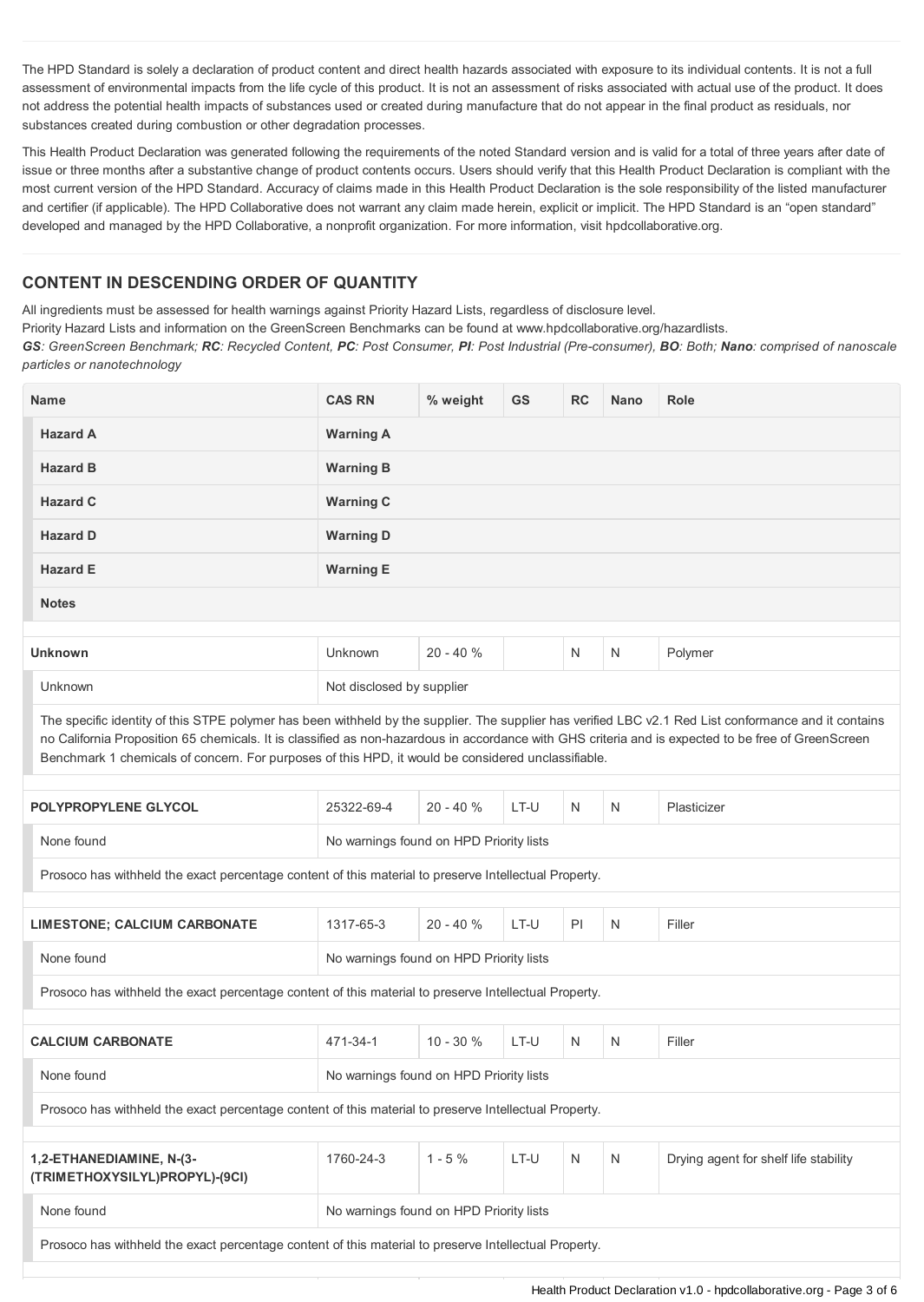| POLYETHYLENE TEREPHTHALATE (PET)                                                                                                                                                             | 25038-59-9                                                                                        | $1 - 5%$                                                                                          | LT-U    | N  | N            | Reinforcing fiber                     |  |
|----------------------------------------------------------------------------------------------------------------------------------------------------------------------------------------------|---------------------------------------------------------------------------------------------------|---------------------------------------------------------------------------------------------------|---------|----|--------------|---------------------------------------|--|
| None found                                                                                                                                                                                   | No warnings found on HPD Priority lists                                                           |                                                                                                   |         |    |              |                                       |  |
| This material is more commonly known as polyester in the context of synthetic fiber or PET when used in beverage bottle production. The fibers are<br>fully polymerized and inert.           |                                                                                                   |                                                                                                   |         |    |              |                                       |  |
| <b>Titanium dioxide</b>                                                                                                                                                                      | 13463-67-7                                                                                        | $1 - 3 \%$                                                                                        | $LT-1$  | N  | $\mathsf{N}$ | Pigment                               |  |
| <b>CANCER</b>                                                                                                                                                                                | NIOSH-C: Occupational carcinogen (also in Prop 65, IARC, MAK)                                     |                                                                                                   |         |    |              |                                       |  |
| Titanium dioxide is classified as a carcinogen in its respirable form. It cannot be liberated from this viscous product in liquid or cured polymer form.                                     |                                                                                                   |                                                                                                   |         |    |              |                                       |  |
| <b>FERROUS OXIDE</b>                                                                                                                                                                         | 1345-25-1                                                                                         | $0.1 - 1%$                                                                                        | LT-U    | N. | N            | Pigment                               |  |
| <b>CANCER</b>                                                                                                                                                                                |                                                                                                   | MAK: Carcinogen Group 3B - Evidence of carcinogenic effects but not sufficient for classification |         |    |              |                                       |  |
| This pigment will be bound in the polymer matrix and is not available in respirable form.                                                                                                    |                                                                                                   |                                                                                                   |         |    |              |                                       |  |
| <b>METHYLTRIMETHOXYSILANE</b>                                                                                                                                                                | 1185-55-3                                                                                         | $0.1 - 1%$                                                                                        | LT-U    | N. | $\mathsf{N}$ | Drying agent for shelf life stability |  |
| None found                                                                                                                                                                                   | No warnings found on HPD Priority lists                                                           |                                                                                                   |         |    |              |                                       |  |
| This material cures in the presence of moisture and is bound in the polymer matrix. Prosoco has withheld the exact percentage content of this material<br>to preserve Intellectual Property. |                                                                                                   |                                                                                                   |         |    |              |                                       |  |
| DI-N-BUTYLTINBIS(ACETYLACETONATE)                                                                                                                                                            | 22673-19-4                                                                                        | $0.1 - 1%$                                                                                        | $LT-P1$ | N  | N            | Catalyst                              |  |
| <b>MULTIPLE</b>                                                                                                                                                                              | VwVwS: Class 3 Severe Hazard to Waters                                                            |                                                                                                   |         |    |              |                                       |  |
| <b>CANCER</b>                                                                                                                                                                                | MAK: Carcinogen Group 4 - Non genotoxic carcinogen with low risk under MAK/BAT levels             |                                                                                                   |         |    |              |                                       |  |
| DEVELOPMENTAL<br>MAK: Pregnancy Risk Group B                                                                                                                                                 |                                                                                                   |                                                                                                   |         |    |              |                                       |  |
| This catalyst is required to initiate cross-linking of the polymer in the presence of moisture. This material is classified as a PBT, but is bound in the<br>polymer matrix upon curing.     |                                                                                                   |                                                                                                   |         |    |              |                                       |  |
| Undisclosed (Rheological Additive -<br>Proprietary)                                                                                                                                          | Undisclosed                                                                                       | $0.1 - 1\%$                                                                                       |         | U  | U            | Rheological additive                  |  |
| None found<br>No warnings found on HPD Priority lists                                                                                                                                        |                                                                                                   |                                                                                                   |         |    |              |                                       |  |
| The specific identity of this material has been withheld by the supplier.                                                                                                                    |                                                                                                   |                                                                                                   |         |    |              |                                       |  |
| <b>FERRIC OXIDE</b>                                                                                                                                                                          | 1309-37-1                                                                                         | $0.1 - 1%$                                                                                        | LT-U    | N  | $\mathsf{N}$ | Pigment                               |  |
| <b>CANCER</b>                                                                                                                                                                                | MAK: Carcinogen Group 3B - Evidence of carcinogenic effects but not sufficient for classification |                                                                                                   |         |    |              |                                       |  |
|                                                                                                                                                                                              |                                                                                                   |                                                                                                   |         |    |              |                                       |  |
|                                                                                                                                                                                              | 2768-02-7                                                                                         | $0.1 - 1%$                                                                                        | LT-U    | N. | N            |                                       |  |
| trimethoxyvinylsilane                                                                                                                                                                        |                                                                                                   |                                                                                                   |         |    |              | Drying agent for shelf life stability |  |
| None found<br>No warnings found on HPD Priority lists                                                                                                                                        |                                                                                                   |                                                                                                   |         |    |              |                                       |  |
|                                                                                                                                                                                              |                                                                                                   |                                                                                                   |         |    |              |                                       |  |
| <b>SILICA, AMORPHOUS</b>                                                                                                                                                                     | 7631-86-9                                                                                         | R                                                                                                 | $LT-1$  |    |              | Unknown                               |  |
| <b>CANCER</b><br>NIOSH-C: Occupational carcinogen                                                                                                                                            |                                                                                                   |                                                                                                   |         |    |              |                                       |  |
| This material cannot be released from the product as supplied or cured as a respiratory particle that can cause carcinogenic exposure.                                                       |                                                                                                   |                                                                                                   |         |    |              |                                       |  |
| Alumina trihydrate                                                                                                                                                                           | 21645-51-2                                                                                        | R                                                                                                 | LT-U    |    |              | Unknown                               |  |
| <b>RESPIRATORY</b>                                                                                                                                                                           | AOEC: Asthmagen (ARs) - sensitizer-induced - inhalable forms only                                 |                                                                                                   |         |    |              |                                       |  |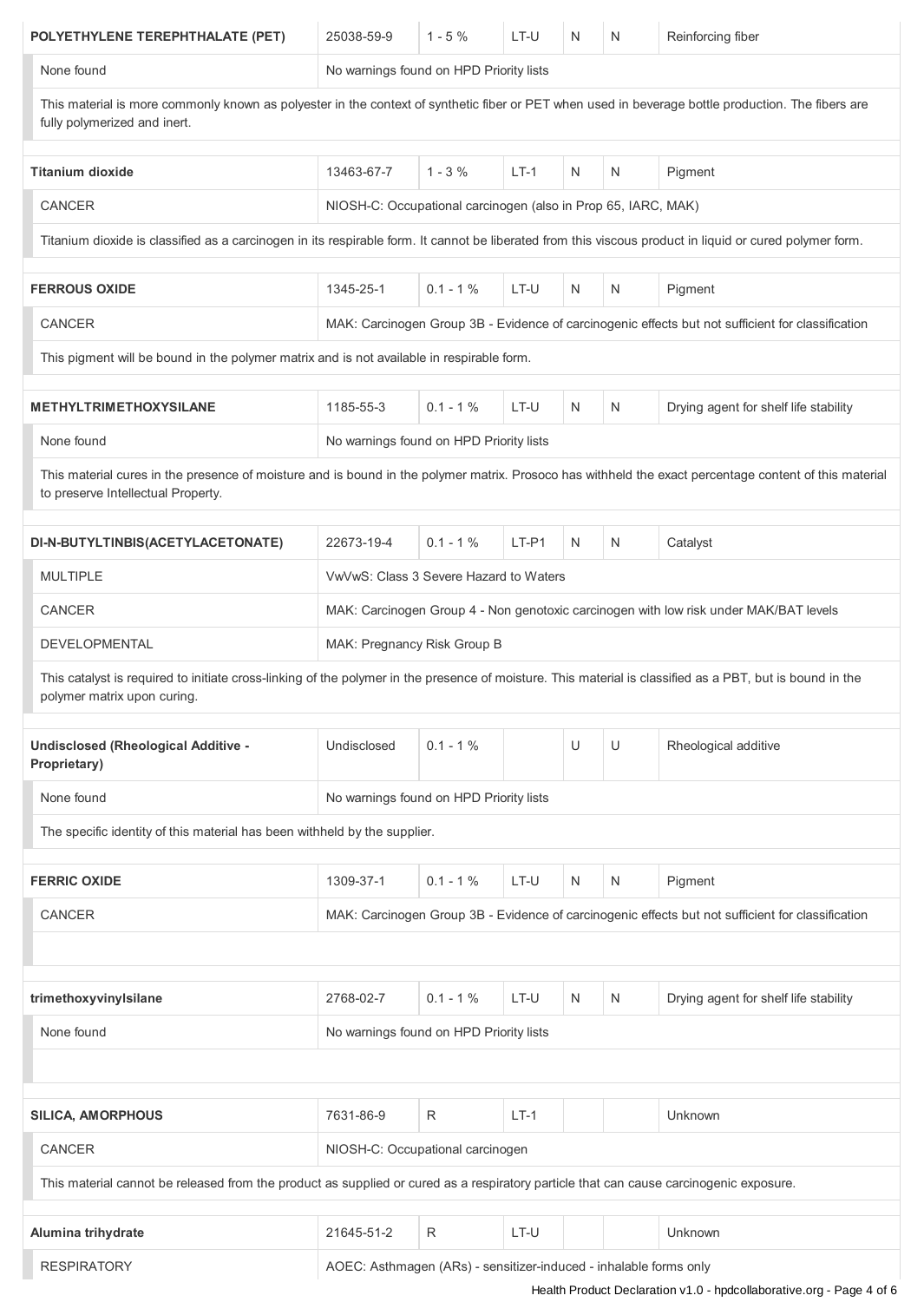This material will be bound in the polymer matrix and is not available in respirable form. **STEARIC ACID** 57-11-4 R Unknown None found No warnings found on HPD Priority lists Component of raw material. **QUARTZ 14808-60-7** R LT-1 Contaminant CANCER **IARC:** Group 1: Agent is carcinogenic to humans - inhaled from occupational sources (also in NIOSH-C, MAK, NTP-RoC, Prop 65) More commonly known as sand, this is a common component of limestone based calcium carbonate. This material cannot be released from the

### **CERTIFICATIONS AND COMPLIANCE**

**Certifying Party** = First: Manufacturer's self-declaration; Second: Verification by trade association or other interested party; Third: Verification by independent certifier (ideal).

**Applicable facilities** = Manufacturing sites to which testing applies.

product as supplied or cured as a respiratory particle that can cause carcinogenic exposure.

| <b>Type</b>         | <b>Standard or Certification</b>                                                                           |                             |                              | <b>Certifier or Laboratory</b>                                                    |  |  |  |
|---------------------|------------------------------------------------------------------------------------------------------------|-----------------------------|------------------------------|-----------------------------------------------------------------------------------|--|--|--|
|                     | <b>Certifying Party</b>                                                                                    | <b>Issue</b><br><b>Date</b> | <b>Expiry</b><br><b>Date</b> | <b>Certificate URL</b>                                                            |  |  |  |
|                     | <b>Applicable Facilities</b>                                                                               |                             |                              |                                                                                   |  |  |  |
|                     | <b>Notes</b>                                                                                               |                             |                              |                                                                                   |  |  |  |
| VOC<br>Emissions    | CA Section 01350 (CHPS) Emission Test -<br>CDPH/EHLB Standard Method V1.1 - Classroom &<br>Office scenario |                             |                              | <b>Berkeley Analytical</b>                                                        |  |  |  |
|                     | 1st party manufacturer<br>claim                                                                            | 2014-05-<br>08              | 2019-05-08                   | https://tool.hpdcollaborative.org/uploads/files/certifications/106/1400186094.pdf |  |  |  |
|                     | Manufactured solely in Lawrence, Kansas.                                                                   |                             |                              |                                                                                   |  |  |  |
|                     |                                                                                                            |                             |                              |                                                                                   |  |  |  |
| VOC                 | Not tested                                                                                                 |                             |                              |                                                                                   |  |  |  |
| Content             |                                                                                                            |                             |                              |                                                                                   |  |  |  |
|                     |                                                                                                            |                             |                              |                                                                                   |  |  |  |
|                     |                                                                                                            |                             |                              |                                                                                   |  |  |  |
|                     |                                                                                                            |                             |                              |                                                                                   |  |  |  |
|                     |                                                                                                            |                             |                              |                                                                                   |  |  |  |
| Recycled<br>Content | Not tested                                                                                                 |                             |                              |                                                                                   |  |  |  |
|                     |                                                                                                            |                             |                              |                                                                                   |  |  |  |
|                     |                                                                                                            |                             |                              |                                                                                   |  |  |  |
|                     |                                                                                                            |                             |                              |                                                                                   |  |  |  |
|                     |                                                                                                            |                             |                              |                                                                                   |  |  |  |
| Other               |                                                                                                            |                             |                              |                                                                                   |  |  |  |
|                     |                                                                                                            |                             |                              |                                                                                   |  |  |  |
|                     |                                                                                                            |                             |                              |                                                                                   |  |  |  |
|                     |                                                                                                            |                             |                              |                                                                                   |  |  |  |